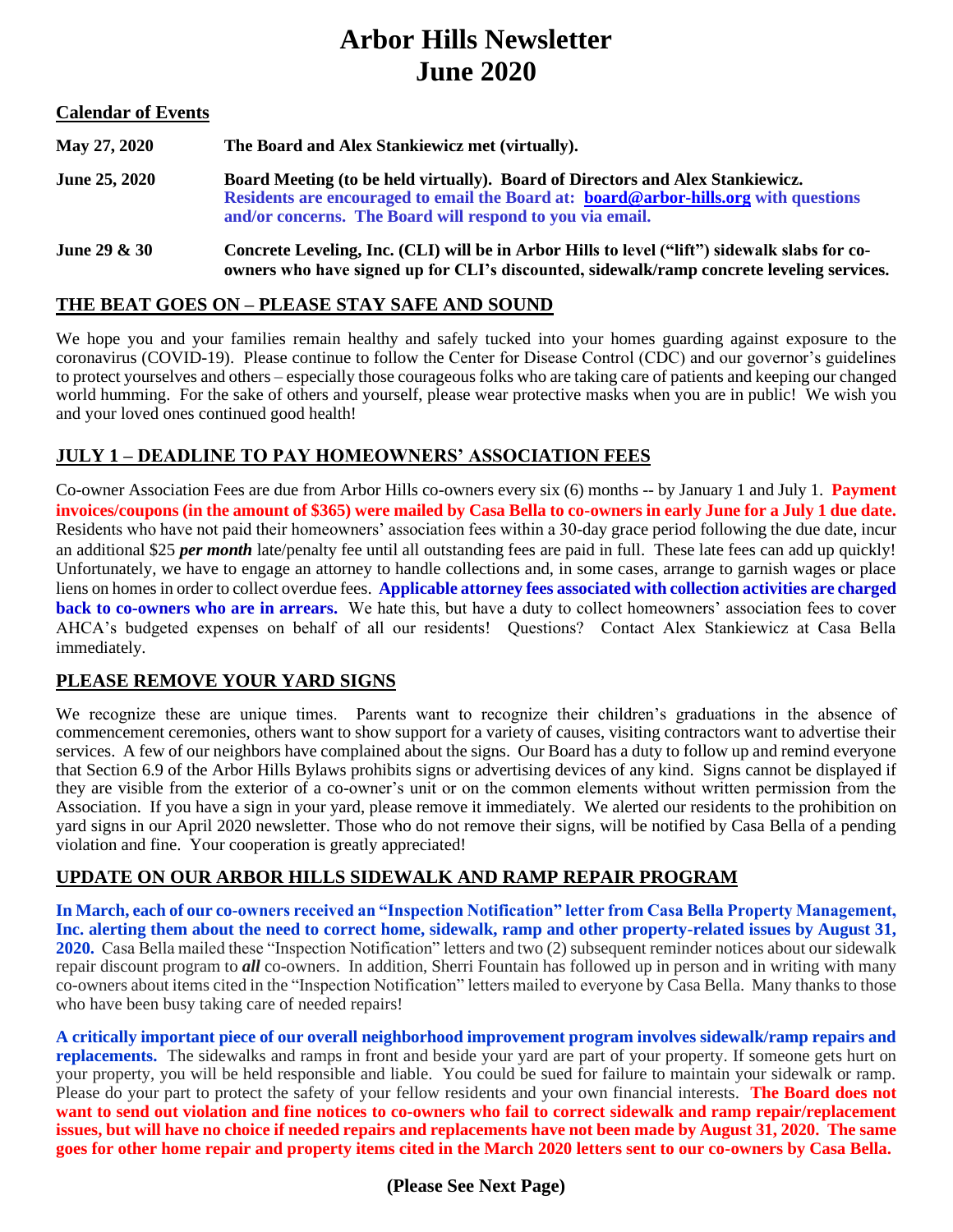# **SCHEDULE FOR SIDEWALK AND RAMP REPAIRS AND REPLACEMENTS**

The deadline for signing up for discounted rates for the Arbor Hills Sidewalk and Ramp Repair/Replacement Program ended on June 15, 2020. (The deadline to sign up was extended twice due to COVID-19.) If you have a sidewalk slab or ramp that has a corner that has been marked with a small, painted dot (red, yellow, blue or green), your sidewalk or ramp must be repaired or replaced by August 31, 2020. Those co-owners who signed up to receive sidewalk or ramp repair/replacement services by June 15, 2020, will be eligible for discounted rates and can expect service (weather permitting) as follows:

- **Concrete Leveling, Inc. (CLI)** will be performing concrete leveling ("lifts") and on Monday, June 29, 2020 and Tuesday, June 30, 2020.
- **Precision Concrete Cutting (PCC)** will be performing "saw-cutting" services on sidewalk/ramp edges approximately 2 – 3 weeks following completion of CLI's work.
- **Doan Construction Co.** will be performing sidewalk slab and ramp "replacements" approximately 2 3 weeks following completion of PCC's work.

# **INTERESTED IN FIXING YOUR DRIVEWAY, WALKWAYS, STEPS?**

Several residents have made inquiries about having additional concrete-related work performed on their driveways, walkways, porches, front steps. If you are interested in contracting for concrete "lift" or "replacement" work that is not related to our sidewalk or ramp improvement program, *please do not contact Sherri Fountain or the Board.* **You need to contact the following companies directly to obtain estimates:** 

- **Concrete Leveling, Inc. (CLI)** at: (734) 439-3200 for concrete leveling ("lifts").
- **Doan Concrete Construction Company** at: [jsenkowski@doancompanies.com](mailto:jsenkowski@doancompanies.com) for concrete "replacement" work.

We cannot guarantee you will be eligible for reduced or discounted rates for concrete work on your driveway, walkways, porches, front steps. Make sure you identify yourself as an Arbor Hills co-owner. You will need to discuss this with CLI or Doan when you obtain your estimate. The discounted rates negotiated by the Board are only for the "Arbor Hills Sidewalk/Ramp Repair/Replacement Program."

### **BUDD'S COMMITMENT TO REPAIRING TURF DAMAGE**

Many thanks to Steve Haddrill for following up with Budd's Lawn Care and Snow Removal Services to make sure coowners' lawns that were damaged by snow plows last winter have been repaired and reseeded. If you still have a concern about damage to your property, please email the Board at: [board@arbor-hills.org.](mailto:board@arbor-hills.org)

### **SPEAKING OF LAWN CARE – PLEASE CUT YOUR GRASS!**

We realize some lawn mowing contractors got a late start with lawn mowing this spring because of COVID-19 restrictions and backlogs. Recently, however, we have received numerous complaints about significantly overgrown grass and weeds in some co-owners' yards. Please make sure your lawn is cut before it reaches 6" in length. It is also important to keep your lawn weed-free out of consideration for your neighbors. **In accordance with Arbor Hills Neighborhood Policies: Grass can be no longer than 6" in length and clippings shall be removed from sidewalk and road areas. If you will be traveling, please arrange to have your unit's grass mowed; otherwise, the City or the Arbor Hills Homeowners' Association can have the unit's grass mowed at the owner's expense. Clippings shall NOT be put into street drains, parks or dumped into common areas. Also refer to City Code, Chapter 40, 3:16.**

Maintaining a well-tended yard helps enhance the overall look of our neighborhood. Please do your part to keep Arbor Hills looking beautiful!

### **PLEASE TRIM YOUR STREET TREES**

More than ever, our residents have been walking and biking through our neighborhood. In addition to addressing sidewalk slab repairs to help ensure everyone's safety, we need to make sure our trees don't injure people. **You are responsible (and liable) for trimming the trees near your sidewalks to allow for at least a 6-foot clearance above the sidewalk. Also, to help clear the way for large vehicles on our roadways and avoid damage to your trees, we encourage you to trim your street trees (or have them trimmed), to an adequate height above street level for large truck clearance at a distance of 6 – 8 feet out from the curb.**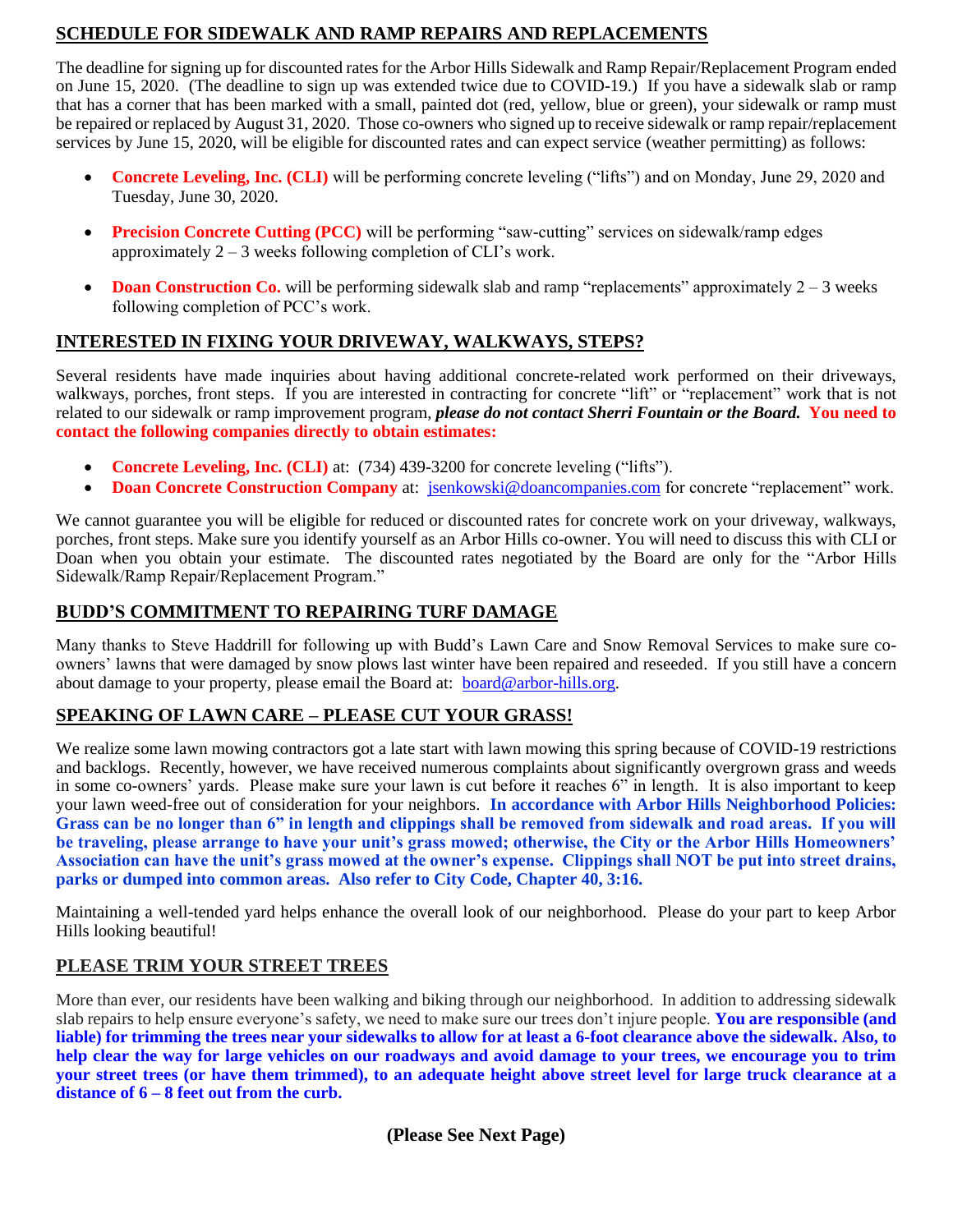# **OUR "RESERVE STUDY" AND PAVEMENT CONSULTS**

About every five (5) years, AHCA retains a qualified firm to conduct a "Reserve Study" to help us determine whether we are on track to fund future maintenance and improvement projects for common elements in Arbor Hills. For example, the "Reserve Study" should help us determine whether we will have enough money "in reserve" to fund pavement rehab and/or replacement in the future. Board members met on-site (and outdoors!) with the consultant hired to conduct the "Reserve Study" for Arbor Hills in early March.

The Board is not, however, relying solely on the results of the "Reserve Study" to chart our future course. Earlier this year, we met with City of Arbor officials for clarification and guidance about City ordinances and ADA compliance. We also confirmed where AHCA, our co-owners and the City's responsibilities for sidewalk and ramp maintenance begin and end. In late February, all of our Board members and reps from Casa Bella met with Civil/Pavement Engineers from a reputable consulting engineering firm to obtain technical guidance and learn more about various pavement maintenance, repair and replacement options.

Shortly after the February presentation, we received a proposal and estimate for testing and evaluating our pavements with an end-goal of establishing a long-term, cost-effective pavement management program. COVID-19 led to delays in meeting with and obtaining estimates from additional firms. We recently obtained a second proposal from one of these firms; another firm with whom we met withdrew from consideration. This week, the Board met with another firm to obtain proposal #3. Our next step? The Board will be evaluating the three (3) proposals and estimated costs within the next few weeks and collaborating with our Reserve Study consultant to finalize figures for our 2020 Reserve Study.

# **CRACK FILLING – CHECK, CHECK!**

Many thanks to residents who removed their vehicles from our roadways to accommodate the contractor who applied crackfilling material to our pavements a couple of weeks ago. Our Board is diligently following up with  $A \& R$ , the contractor who performed the work, to ensure all the crack filling work has been satisfactorily completed. Thanks to our Board members who stepped up to arrange and "quality assure" this work!

# **BEFORE YOU START HOME REPAIR/IMPROVEMENT PROJECTS**

You must complete and submit a **"Request for Alteration/Modification" approval form in advance if you wish to make a change** from established color or design standards for items such as trim, roof shingles, front doors, vinyl siding, garage doors and/or window panes. (Muntin/grid glass-paned windows on front facing windows are required.) You must also submit a "Request for Alteration/Modification" form if you plan to construct or make size or structural changes to outdoor structural components (retaining walls, decks, deck stairs, fences). This form is available on the Arbor Hills website and from Casa Bella Property Management.

Please take care to ensure your neighbors' yards or property will not be damaged in the course of having work performed at your house. Please let them know about upcoming, scheduled contractor work that may affect them or their property: heavy equipment, roof shingle removal, increased noise levels. It is also the **responsibility of homeowners to ensure appropriate building permits are obtained** (either by themselves or hired contractors), prior to initiating electrical, mechanical, heating and cooling, plumbing, and/or renovation or construction projects. This also applies to roofing, window replacement, deck replacement/construction, fence construction, basement refinishing, and other home improvement or large landscaping projects. For your own protection, verify contractors are properly licensed and insured to do the work. And, don't forget you are legally required to contact "MISS DIG" to identify/flag underground utilities before you or your contractors begin any excavation project (for example, planting shrubs and trees)!

# **EVERY LITTLE BIT HELPS – PLEASE PITCH IN TO HELP BEAUTIFY ARBOR HILLS**

Arbor Hills is lucky to have several able-bodied and dedicated Board members who are more than willing to help evaluate, repair, fix and clean out common elements here. We take pride in helping to make our community a great place to live. We need your help, though! Within the next few weeks (hopefully on a cooler day than the ones we've been experiencing lately), we will be gathering (at a safe distance from each other), at our front entrance to re-mulch the planting beds and islands. Please watch for a posted announcement on our little, yellow plastic sign and plan to join us in this effort. PS – Many thanks to "Gardener Karin" for the special contribution she has made to our little planting bed on the east side of Kilburn Park. The flowers she planted there and the garden, peace post she loaned us for the summer are lovely! Karin has offered the following tips for ways in which we can each help maintain our park areas. Please help by: weeding the planting beds and around trees and park signs (in Kilburn Park, at the end of Ashburnam, at the entrance to Oakwoods Nature Area). This will help prevent damage to trees and plants from big mowers and weed whips. And, please drop by and water the little gardens by park signs and the peace post on Kilburn Park Circle. Thanks for pitching in!

### **(Please See Next Page)**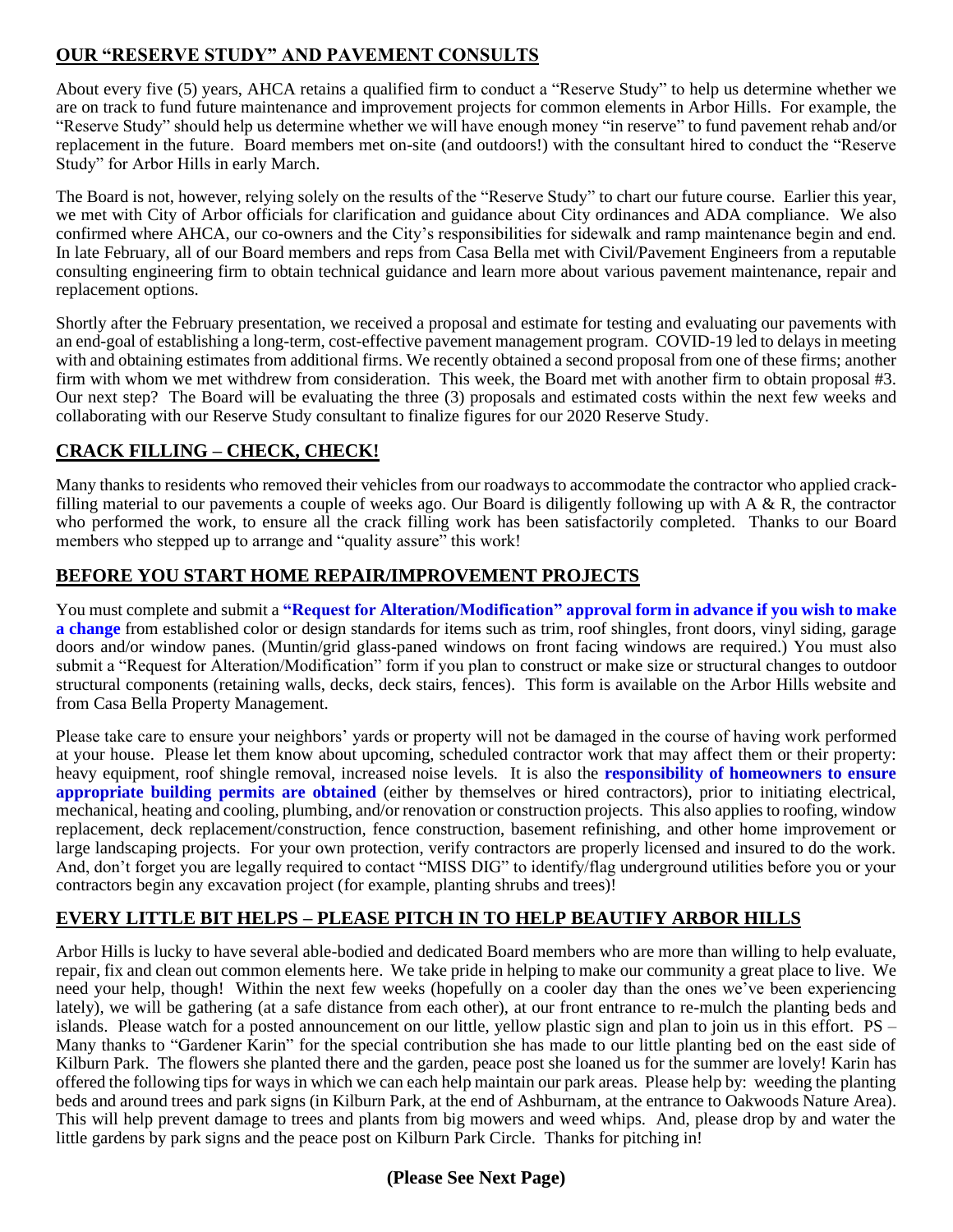# **LOOKING FOR A CONTRACTOR TO HELP FIX YOUR HOUSE?**

Take a look at the attached "Contractors' Corner" for a list of various contractors who have earned the respect and trust of your fellow Arbor Hills co-owners. Book services now. These folks are very busy!

# **CHECK OUT THE ARBOR HILLS WEBSITE!**

We recognize many Arbor Hills residents have established Facebook and Google Groups accounts for those who wish to informally participate in sharing information about our neighborhood. **Please be advised, however, the official and exclusive source of approved information for Arbor Hills residents is the Arbor Hills website: www.arbor-hills.org.**  Visit **arbor-hills.org** to read newsletters, meeting minutes and various announcements, and to learn about our upcoming events, Bylaws, Neighborhood Policies and more. Various forms are available on this website. **If you identify a safety issue that affects our residents, immediately contact the Arbor Hills Board of Directors at: [Board@Arbor-Hills.org.](mailto:Board@Arbor-Hills.org.) If you observe a fire or suspected criminal activity, immediately call police at 911.**

### **MAKE SURE YOU GET OUR NEWSLETTERS & OTHER COMMUNICATIONS!**

**Each of our adult residents needs to establish an Arbor Hills Account through Casa Bella Property Management** to ensure receipt of email communications (newsletters and announcements) about our community. These communications are distributed by Casa Bella on behalf of Arbor Hills. **At a minimum, Casa Bella needs to have your current email address and phone number, so we can email newsletters, e-blasts and other notices to you.** To set up your account, go to: **[www.casabellamanagement.com](http://www.casabellamanagement.com/)**; click on CREATE ACCOUNT; complete your information; including the unit number for your property (Lot #); click CONTINUE. Within 1-2 business days, your account will be established with Casa Bella! **You can pay your association fees online once you establish an account with Casa Bella. You may also mail your association fees to Casa Bella at the address listed at the bottom of this newsletter.**

# **CONTACTS**

#### **Property Management Company: Board:** [board@arbor-hills.org](mailto:board@arbor-hills.org)

Alex Stankiewicz **Arbor Hills Website:** [www.arbor-hills.org](http://www.arbor-hills.org/) Community Association Manager Dennis Stom -- President CASA BELLA PROPERTY MANAGEMENT, INC. Ig Justyna -- Vice President 850 N. Crooks Road, Ste. 100 Sherri Fountain -- Secretary Clawson, MI 48017 . Steve Haddrill --Treasurer

EMAIL: alex@casabellamanagement.com FAX: [248.655.3900](tel:(248)%20655-3900) our neighborhood! Let us hear from you! WEBSITE: www[.casabellamanagement.com](http://casabellamanagement.com/)

*Arbor Hills Newsletter – June 2020*

Thomas Edwards -- Director at Large

TEL: 248.655.1500, ext. 1010 We welcome your suggestions for improving